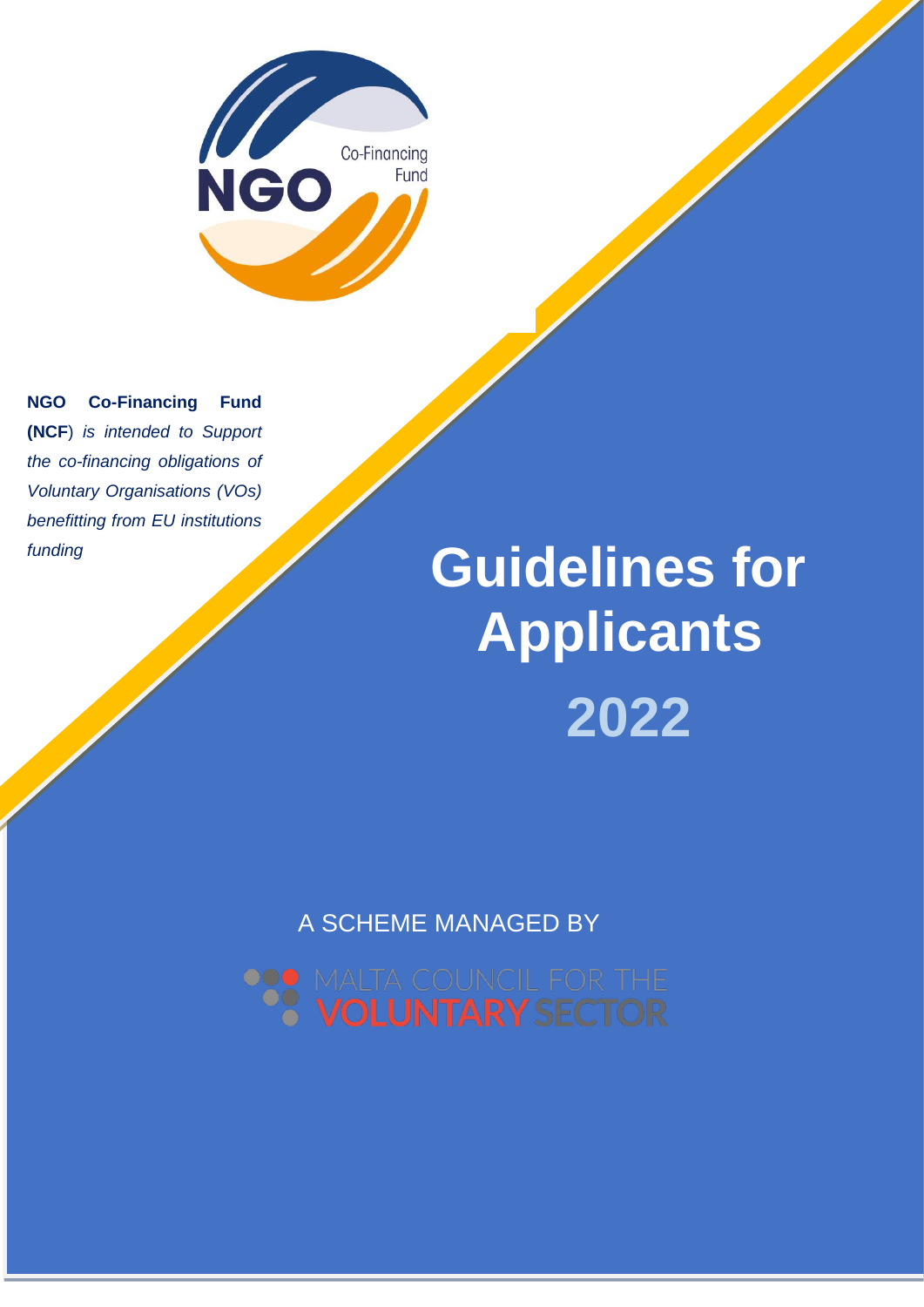



# **NGO Co-Financing Fund Guidelines for Applicants 2022**

|                                                      | <b>Contents</b>                                   |   |  |
|------------------------------------------------------|---------------------------------------------------|---|--|
| <b>PART A - GENERAL INFORMATION ABOUT THE SCHEME</b> |                                                   |   |  |
| $\mathbf{1}$ .                                       | Introduction                                      | 3 |  |
| 2.                                                   | What is the budget?                               | 3 |  |
|                                                      |                                                   |   |  |
| <b>PART B - INFORMATION ABOUT THE SCHEME</b>         |                                                   |   |  |
| 3.                                                   | What is the structure of the Scheme?              | 4 |  |
| 4.                                                   | What is the VO required to Upload?                | 6 |  |
|                                                      |                                                   |   |  |
|                                                      | <b>PART C - INFORMATION FOR APPLICANTS</b>        |   |  |
| 5.                                                   | What happens once the e-application is submitted? | 8 |  |

| 6. Publicity | 11 |
|--------------|----|
|              |    |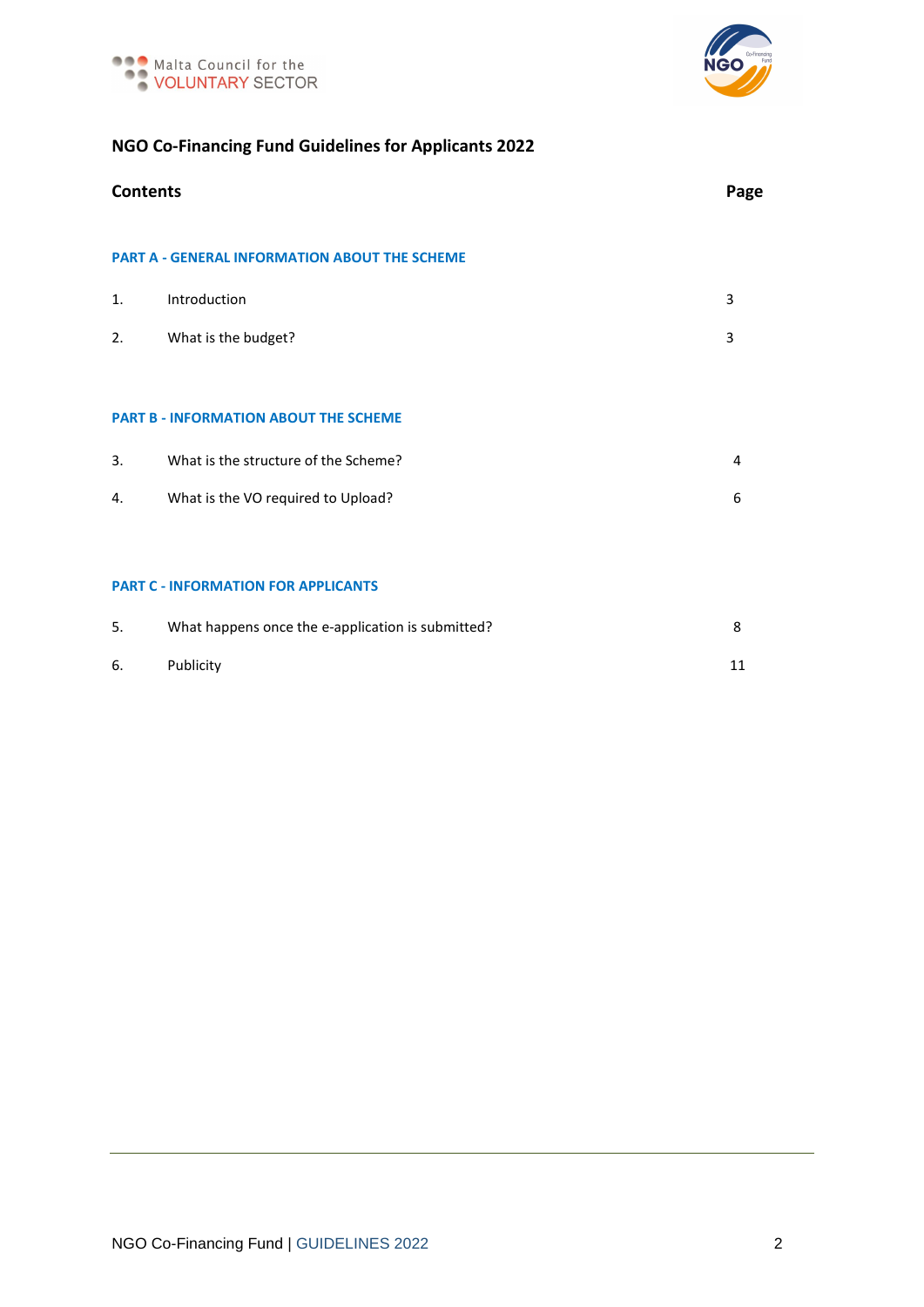

# **PART A**

# **GENERAL INFORMATION ABOUT THE SCHEME**

## **1. Introduction**

The NGO Co-Financing Fund (NCF) aims to support the co-financing obligations of Voluntary Organisations (VOs) benefitting from funding from EU institutions, EEA Grants, Norway Grants, Bilateral Agreements (including the Swiss Maltese Cooperation Programme), and the Council of Europe. The purpose of this fund is to ensure that VOs successful in the attainment of funding and are not burdened with the excessive financial implications brought about throughout the awarded project.

The NGO Co-Financing Fund will enable funding resources to be made more easily available to VOs, which are often well placed to respond to a specific project, development issues, or project realisation, but not necessarily well equipped to deal with the demands of the required financial element<sup>1</sup>, stipulated under the respective Programme, that the beneficiary is applying for.

The NGO Co-Financing Fund is intended to create and provide an additional funding source and shall not replace financial support from other sources. The NCF should complement and not replace existing activities supported by EU Funding and other financial sources.

# **2. What is the budget?**

The total amount of funds allocated to the NGO Co-Financing Fund for 2022 is €150,000.

The call for applications for NGO Co-Financing Fund is open on a need basis, and funds are allocated to applicants, subject to evaluation by the NCF Fund Officer and the Malta Council for the Voluntary Sector (MCVS) approval on a first-come, first-serve basis until funds are exhausted.

Any applications submitted after the funds are exhausted will not be taken into consideration.

<sup>&</sup>lt;sup>1</sup> Under the Co-Financing Funds for NGOs Application, the financial element is referred to as the NGO Financial Share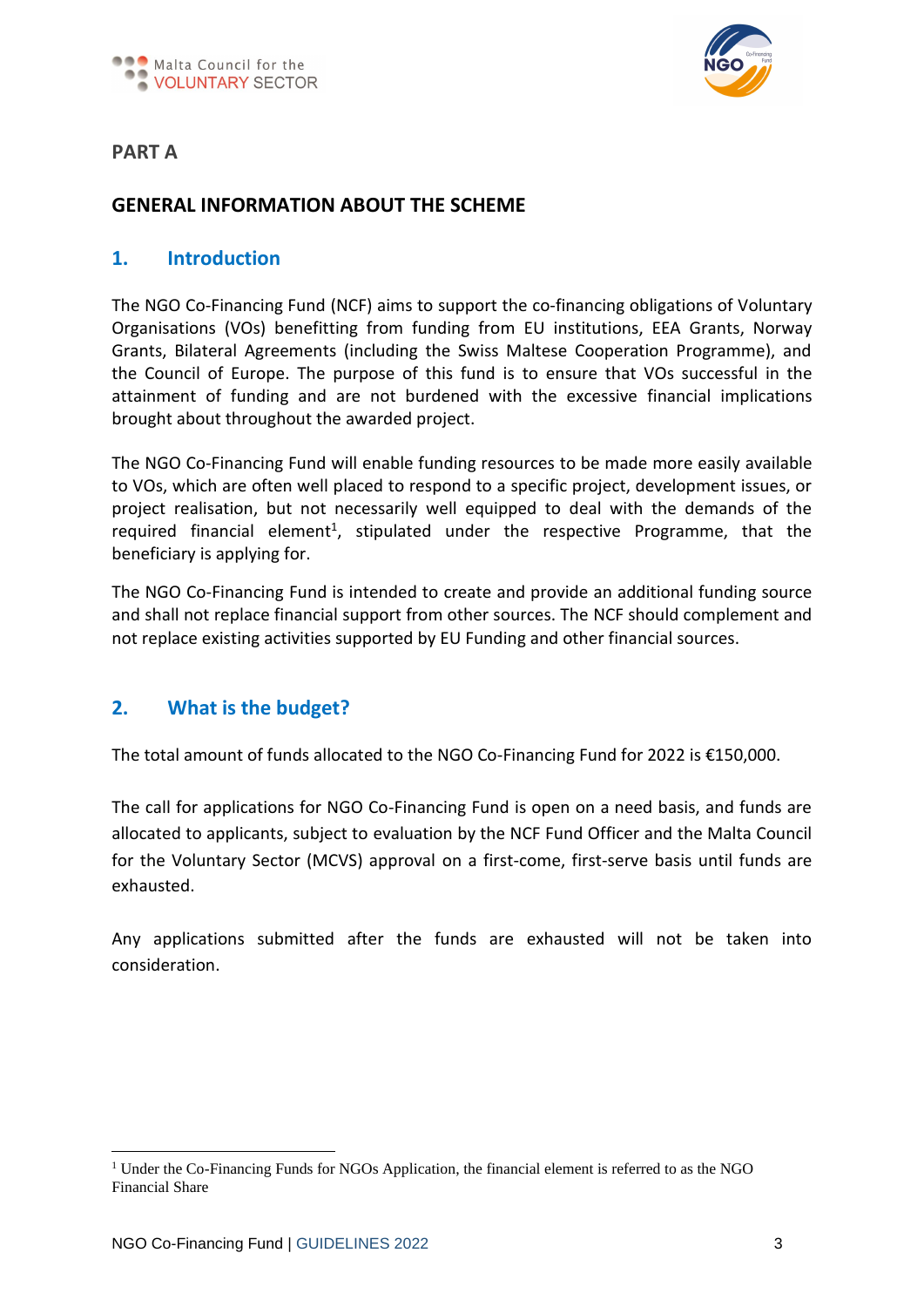



# **INFORMATION ABOUT THE SCHEME**

# **3. What are the criteria used to assess the Scheme?**

| a. Eligibility Criteria         |                                                                                                                                                                                                                                                                |
|---------------------------------|----------------------------------------------------------------------------------------------------------------------------------------------------------------------------------------------------------------------------------------------------------------|
|                                 | The applicants must be non-profit and<br>non-<br>governmental organisations that are enrolled with<br>the Commissioner for the Voluntary Sector.                                                                                                               |
| <b>Eligible applicants</b>      | Voluntary organisations must be in compliance with<br>the Commissioner for the Voluntary Sector by the<br>deadline of the submission of e-applications.                                                                                                        |
|                                 | Voluntary organisations must have successfully<br>obtained funding for a project from the EU<br>institutions, EEA Grants, Norway Grants, bilateral<br>(including<br>the<br>Swiss<br>Maltese<br>agreements<br>Cooperation Programme) and the Council of Europe. |
|                                 | Registered Voluntary organisations, which have been<br>awarded or are partners to these projects, for which<br>the VO has to cover its own financial contribution<br>from the projects total eligible value.                                                   |
| <b>Number of e-applications</b> | Eligible applicants are to submit one application per<br>project under the NCF Scheme.                                                                                                                                                                         |
|                                 | The maximum amount per VO per year is capped at<br>€15,000. Once the maximum amount is reached,<br>other applications will automatically be disregarded.                                                                                                       |
| Where to apply?                 | E-applications must be submitted to the Malta<br>Council of the Voluntary Sector's online VO Funding<br>portal<br>accessed<br>via:<br>https://vofunding.org.mt/funds/9                                                                                         |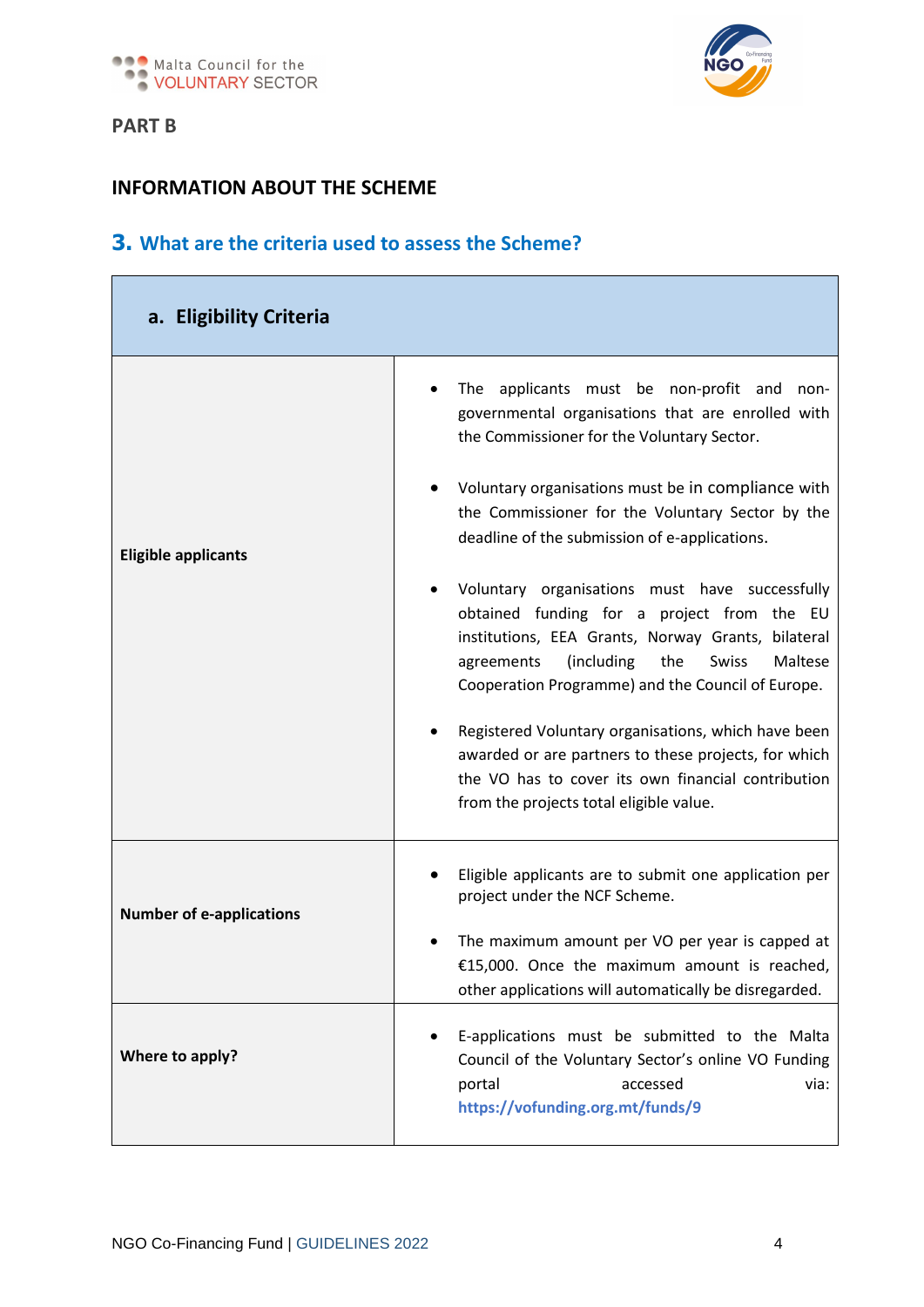

| When to apply?              | The e-application shall open on:<br>10 <sup>th</sup> January 2022<br>Applications shall close once funds have been<br>allocated.                                                                                                                                                                                               |
|-----------------------------|--------------------------------------------------------------------------------------------------------------------------------------------------------------------------------------------------------------------------------------------------------------------------------------------------------------------------------|
| <b>Eligibility criteria</b> | To be eligible for funding under this scheme, a<br>project needs to be approved by an EU Institution.<br>In order to apply a VO should have the following:                                                                                                                                                                     |
|                             | A Project Approval Letter issued from the Competent<br>Authority<br>A draft or an endorsed Grant Agreement                                                                                                                                                                                                                     |
| b. Exclusion criteria       |                                                                                                                                                                                                                                                                                                                                |
| <b>Exclusion criteria</b>   | Should the project be completed and the period<br>between the date of submission of the NCF<br>Application and the date of the Closure Report is<br>more than one year and a half (18months)<br>VOs not compliant with the Commissioner for VOs<br>Projects which are 100% funded through the above-<br>mentioned institution. |
|                             | Projects not yet approved for funding.                                                                                                                                                                                                                                                                                         |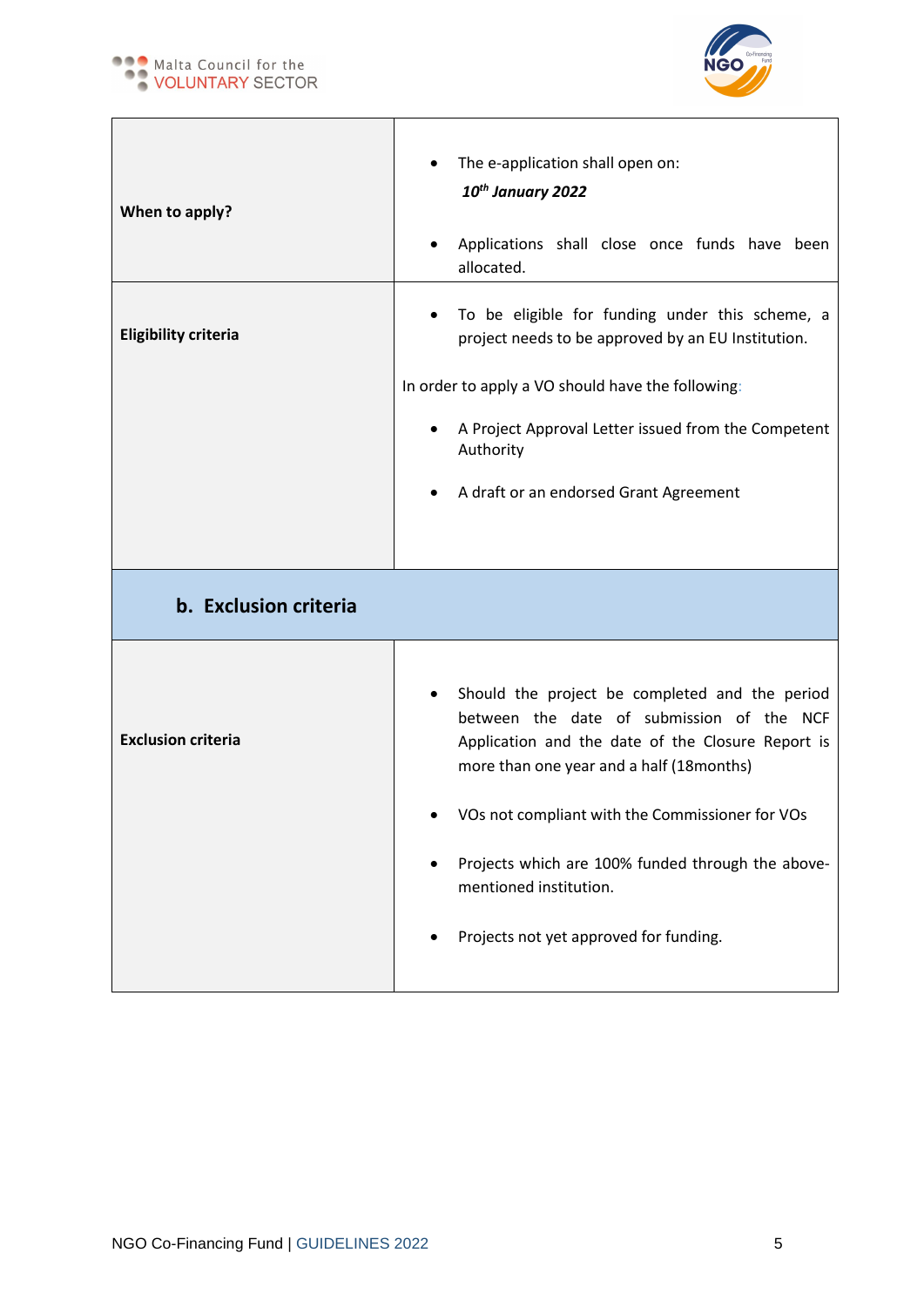

# **PART C**

# **INFORMATION FOR APPLICANTS**

# **4. What is the VO required to upload?**

The following documents are needed for a project proposal submission under the NCF Scheme:

- Copy of the Approval Letter from the competent Authority indicating the amount awarded to the applying VO.
- Copy of Application Form submitted under EU funding programme.
- Copy of the signed Grant Agreement or copy of draft agreement.
- Declaration letter confirming that there is no double funding being claimed.
- VO Bank account details: account name, account number, branch location and full IBAN number.
- If the project has been concluded the applicant is also required to upload a copy of the endorsed Closure Report not later than 18 months from the closing date of the project.

# **4.1 How to fill in the Financial Section of the Application:**

- The 'Project Value' under the NGO Co-Financing Funds for the VO's application is equal to the EU Contribution PLUS the VO Financial Share PLUS the Partners' Financial Contribution.
- The 'VO Financial Share' under the NGO Co-Financing Funds for VO's Application is the estimated amount that is expected to be incurred by the VO, i.e., the VO financial contribution and eligible share of the Applicant, in accordance with the NGO co-financing rate.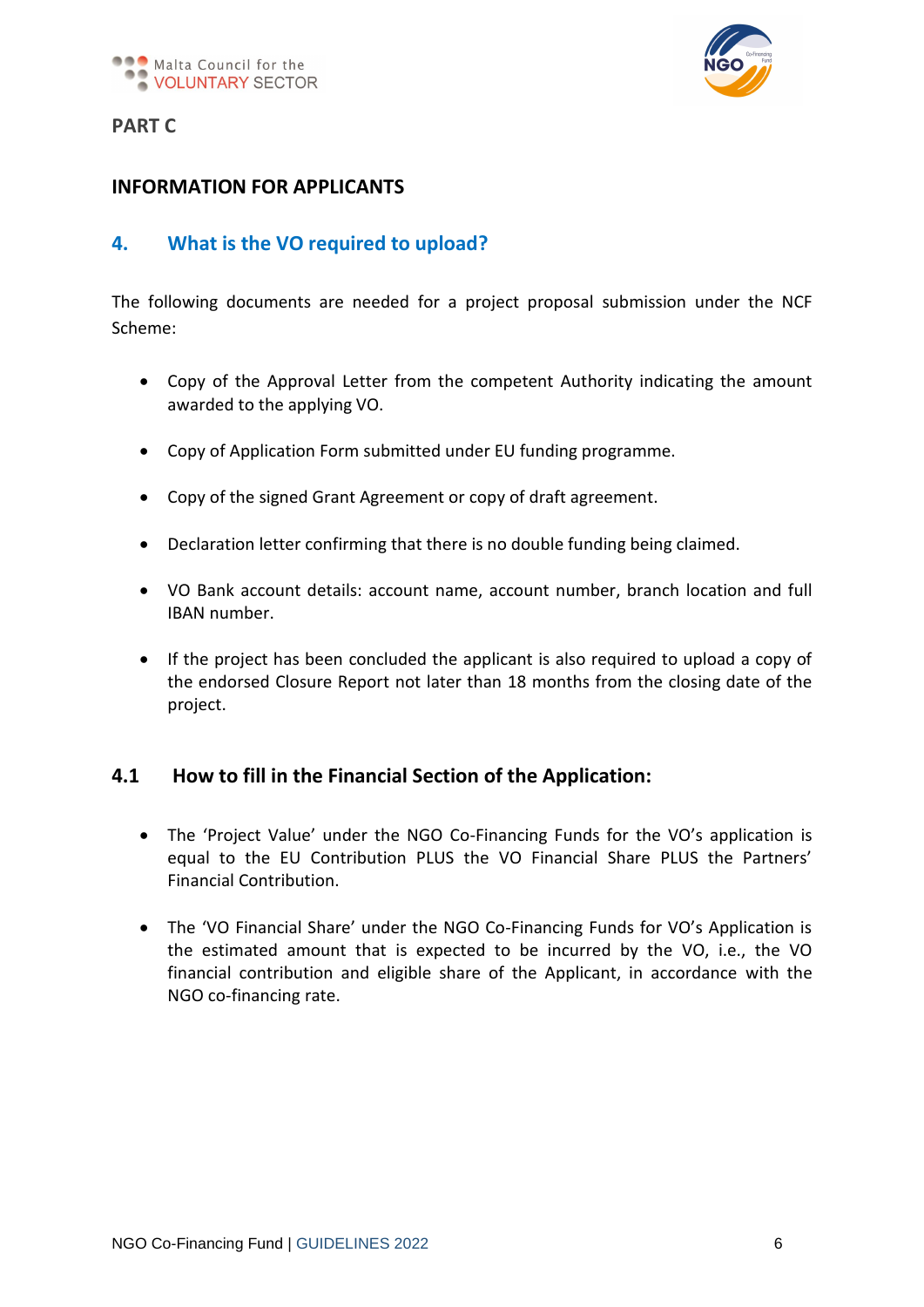



## **Example:**

| <b>Total Project Value</b>                                  |              | € | 25,000.00 |
|-------------------------------------------------------------|--------------|---|-----------|
| <b>EU Contribution</b>                                      | <b>Share</b> | € | 20,000.00 |
| <b>NGO Financial</b>                                        | Share        | € | 5,000.00  |
| <b>Co-Financing Rate</b>                                    | (NGO Share)  |   | 20%       |
| Amount requested<br>to the NGO Co-<br><b>Financing Fund</b> |              | € | 5,000.00  |
|                                                             | <b>Board</b> |   |           |

#### **Note:**

It is important that the applicant uploads all documentation under the online system, which substantiates the figures provided under the application.

## **4.2 Evaluation Process:**

The call for applications for the NCF Scheme is subject to the approval of the Malta Council for the Voluntary Sector. This scheme allocates funds according to the needs of the sector and until funds are exhausted.

Once the online application has been properly filled in, the electronic form will be reviewed and evaluated to:

- validate the information provided under the application
- verify whether the applicant is compliant with a set of administrative or eligibility criteria
- evaluate and where applicable rank applicants for grant
- recommend the final estimated maximum grant amount to the MCVS, and
- issue the grant agreement/ approval letter.

Nevertheless, at any stage of the application process, the application may be **rejected.**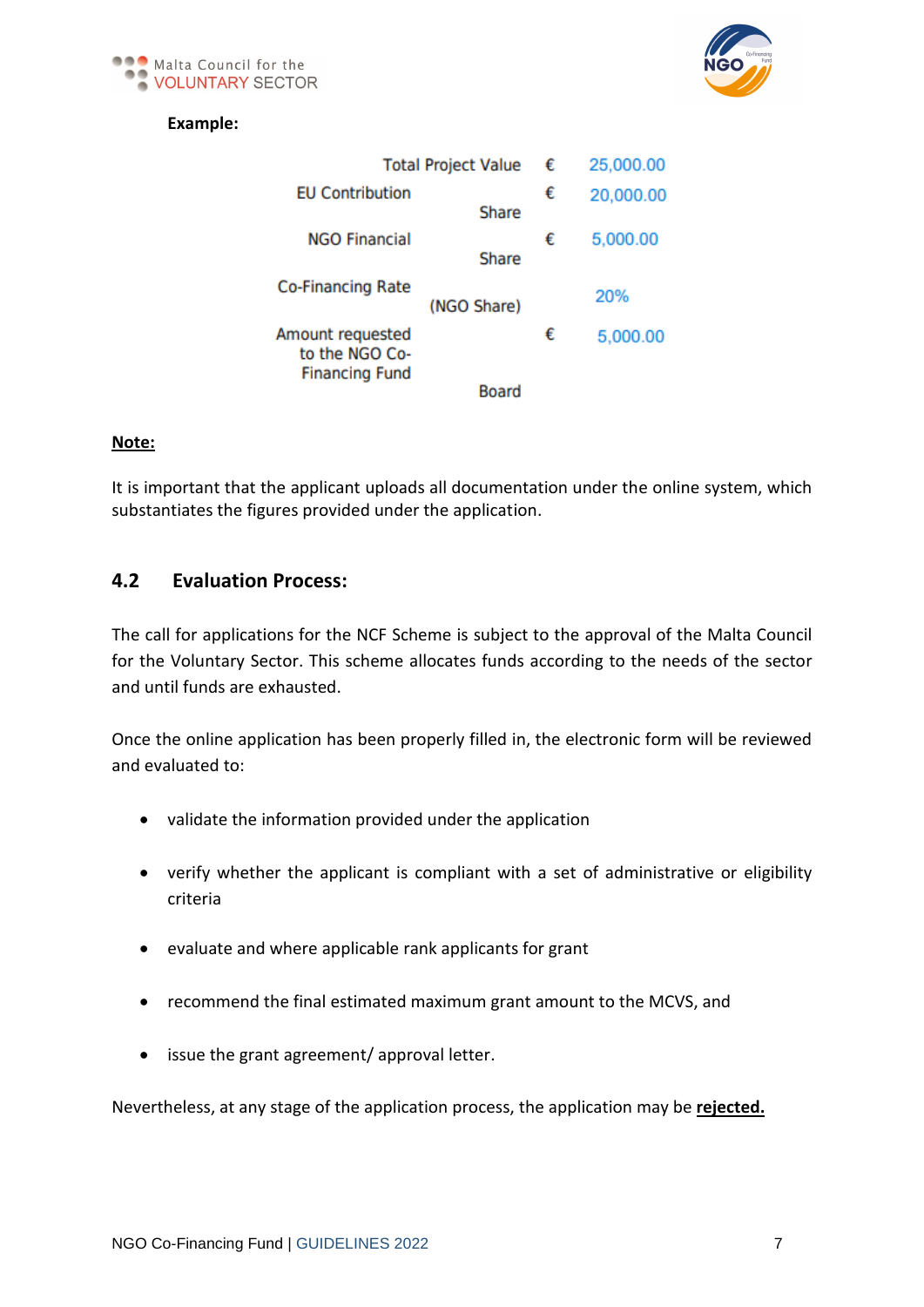

In the case where information or clarifications are required, the applicants will be notified in writing.

# **4.3 Check the financial conditions**

#### **a. Financial Contribution**

The Malta Council for the Voluntary Sector shall support the public funds percentage (according to the EU project submitted and EU contribution) which will be financed by the VOs from their own sources, and award the actual VO financing share, however subject to **Part B 3a "Number of e-applications"** of these guidelines.

#### **b. Double Financing**

To avoid the risk of double-funding, the applicant must indicate in the relevant section of the e-application form, the sources and the amounts of any other funding received or applied for in the same financial year.

#### **c. Partners**

The partners' financial contribution is the estimated amount, which is expected to be incurred by the partners, i.e., the partners' contribution to the project. There are cases whereby an applicant has partners who do not contribute financially to the project but provide administrative assistance and expertise. Nonetheless, this is specified under the grant agreement.

# **5. What happens if your e-application is approved?**

## **5.1 Grant agreement**

In the event of a definitive approval of the application form submitted, a grant agreement is drawn up between the MCVS and the beneficiary. The agreement is drawn up in Euros  $(\epsilon)$ with the details of the conditions and funding amount. The grant decision is a unilateral act awarding a subsidy to a beneficiary.

This agreement must be signed and returned to the Malta Council for the Voluntary Sector. The MCVS will be the last party to sign.

If during the application stage the project is finalised, a commitment letter is issued for a one-time payment.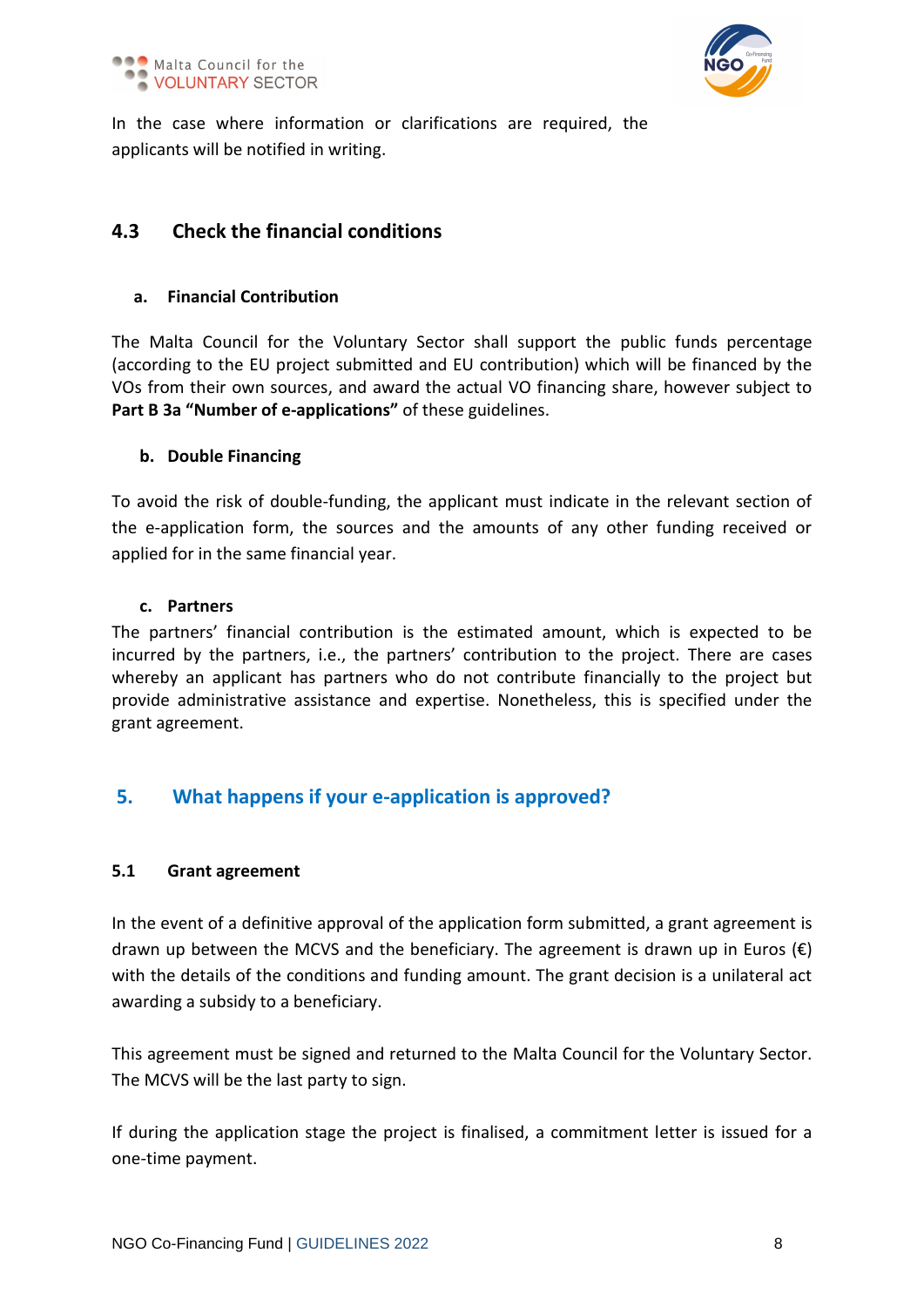

## **5.2 Grant amount**

Acceptance of an e-application does not necessarily mean that the funds being awarded equal the same requested amount by the applicant. This funding may be reduced depending on the final EU contribution.

It should be noted that the forecasted grant amount by the agreement is to be considered as the maximum allocated funds which cannot be increased in any circumstance. Furthermore, the amount allocated may not exceed the maximum NCF grant amount of €15,000 per VO per year.

## **5.3 Payment procedures**

The projects supported under the NCF Scheme will be subject to a payment procedure consisting of one pre-financing payment and a final payment/recovery of the balance due, as described below:

## **a) Pre-financing payment**

A pre-financing payment of 50% of the estimated maximum grant amount will be transferred to the beneficiary within 60 days of the date when the last of the two parties sign the agreement. Pre-financing is intended to provide the beneficiary with afloat.

## **b) Payment or recovery of the balance**

- 1. The amount of the final payment to be made to the beneficiary will be established upon the submission of the endorsed Closure Report and is subject to MCVS verification. Closure report must be submitted not later than one (1) year from the closing date of the project.
- 2. If the eligible costs actually incurred by the beneficiary during the project are lower than the pre-financing payment, the beneficiary will be required to refund the excess amount already transferred under the pre-financing payments.
- 3. If the closure report of the amount contributed by the EU is different from the application amount, the total amount of the co-financing grant will be reviewed and is subject to the EU final contribution amount on the closure report.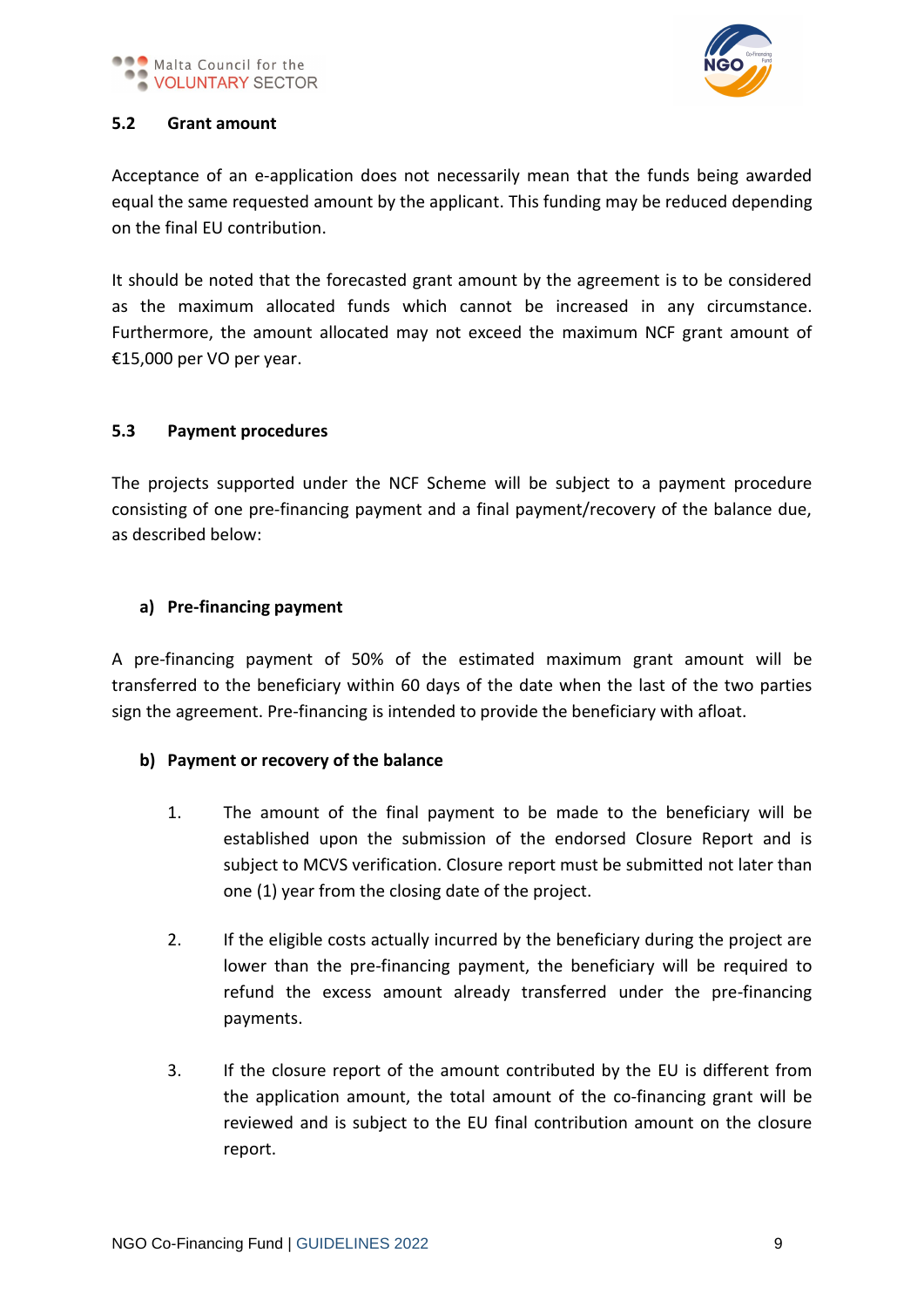



4. The Board may also award grants to projects that have already been completed. In such cases, following the necessary checks, the initial payment will be on a one-time, full, and final payment.

# **c) Calculation of the total actual grant amount and the final balance, upon project closure**

Upon finalisation of the project, the NCF official shall make all necessary checks with the VO to present the closure report which stipulates the actual EU contribution. The NCF official shall confirm the final total actual grant amount due to the VO calculated in accordance with the following method:

| Step 1: | Calculate the reduction in the original EU Contribution<br>The Actual EU Contribution divided by the Estimated EU Contribution times<br>100% equals Y%                                                                                                                                    |
|---------|-------------------------------------------------------------------------------------------------------------------------------------------------------------------------------------------------------------------------------------------------------------------------------------------|
| Step 2: | Apply a proportionate reduction to the amount awarded by the NCF Selection<br><b>Board, as per Co-Financing Fund Grant Agreement</b><br>Y% multiplied by the estimated maximum grant amount agreed under the Co-<br>Financing Fund Grant Agreement between MCVS and the VO, equals EUR Z. |
| Step 3: | Deduct the first interim payment<br>EUR Z is deducted by the pre-financing payment, equals the final balance.                                                                                                                                                                             |

#### **d) Other Considerations:**

- 1. If the total eligible project cost at the closure of the project is more than the amount stipulated under the approval letter for funding or the grant agreement with the managing authority, the VO will be awarded the total amount according to the NCF grant agreement.
- 2. Other considerations as per the Funding letter approved or the Grant agreement with the managing authority should the total eligible project cost at the closure of the project be lower than the stipulated amount:
	- i. If the percentage is still above the maximum amount after the calculations in section 5C, the VO will be awarded the amount agreed in the NCF grant agreement of the maximum financial assistance of €15,000.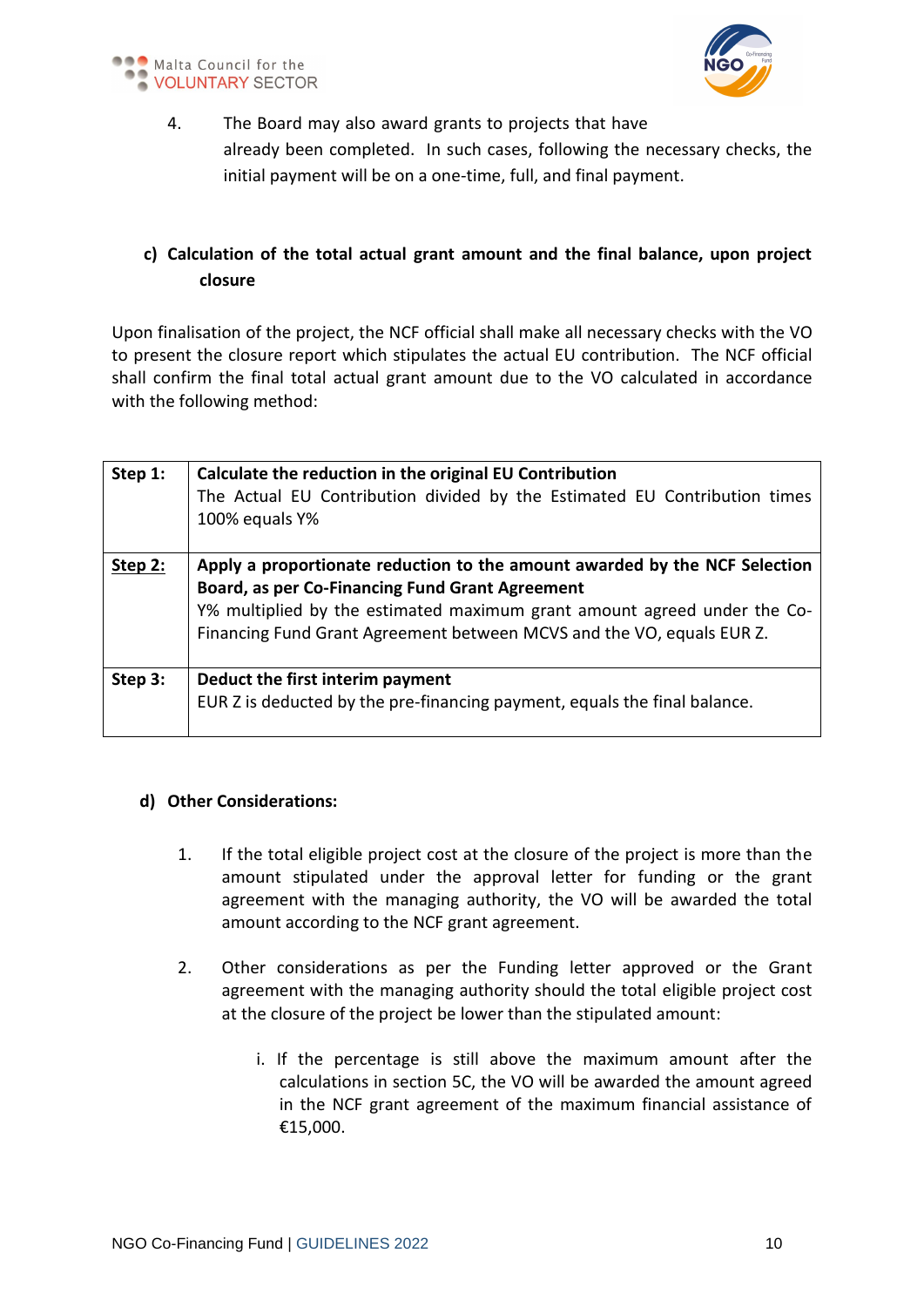

- ii. If the percentage is below the maximum amount after the calculations in section 5C, the VO will be awarded a percentage of the total amount specified in the NCF grant agreement according to the final EU contribution.
- 3. If following the presentation of the closure report, the actual VO financial share which occurred during the project is lower than the initial payment paid by the MCVS, the beneficiary will be required to refund to the MCVS any excess amounts transferred under the initial payment.
- 4. Following the aforementioned verifications, the Malta Council for the Voluntary Sector shall issue balance payments or recovery orders on a caseby-case basis.
- 5. In situations where the initial payment is less than the maximum amount agreed as per grant agreement, or a recovery of funds is required, the beneficiary shall have 5 days during which an appeal to the decision of MCVS can be filed. MCVS shall receive and examine any appeals lodged in writing. The decision of the MCVS shall be final.
- 6. The beneficiary will be required to refund back the whole sum received, with reservation for any further actions that MCVS may deem appropriate in case of:
	- i. misappropriation of funds received
	- ii. falsification of the documentation
	- iii. falsifications of declarations

In certain cases, the Malta Council for the Voluntary Sector shall reserve the right to institute legal proceedings against the VO.

7. In the case where the co-funded project is for any reason withdrawn or not fully implemented, MCVS shall release the allocated funds and utilise them for other projects. MCVS reserves the right to issue a recovery order for the whole or part of the allocated funds, including funds that have not been utilised or ineligible expenses. In the case that the beneficiary fails to comply with the provisions of this clause, the VO may be precluded from applying for funds issued by the MCVS in the future.

# **6. Publicity**

Besides the legal obligations, VOs are requested to provide proper publicity to inform the public of the European Union's financial support. In addition, they are obliged to follow the Marketing Guidelines issued by MCVS.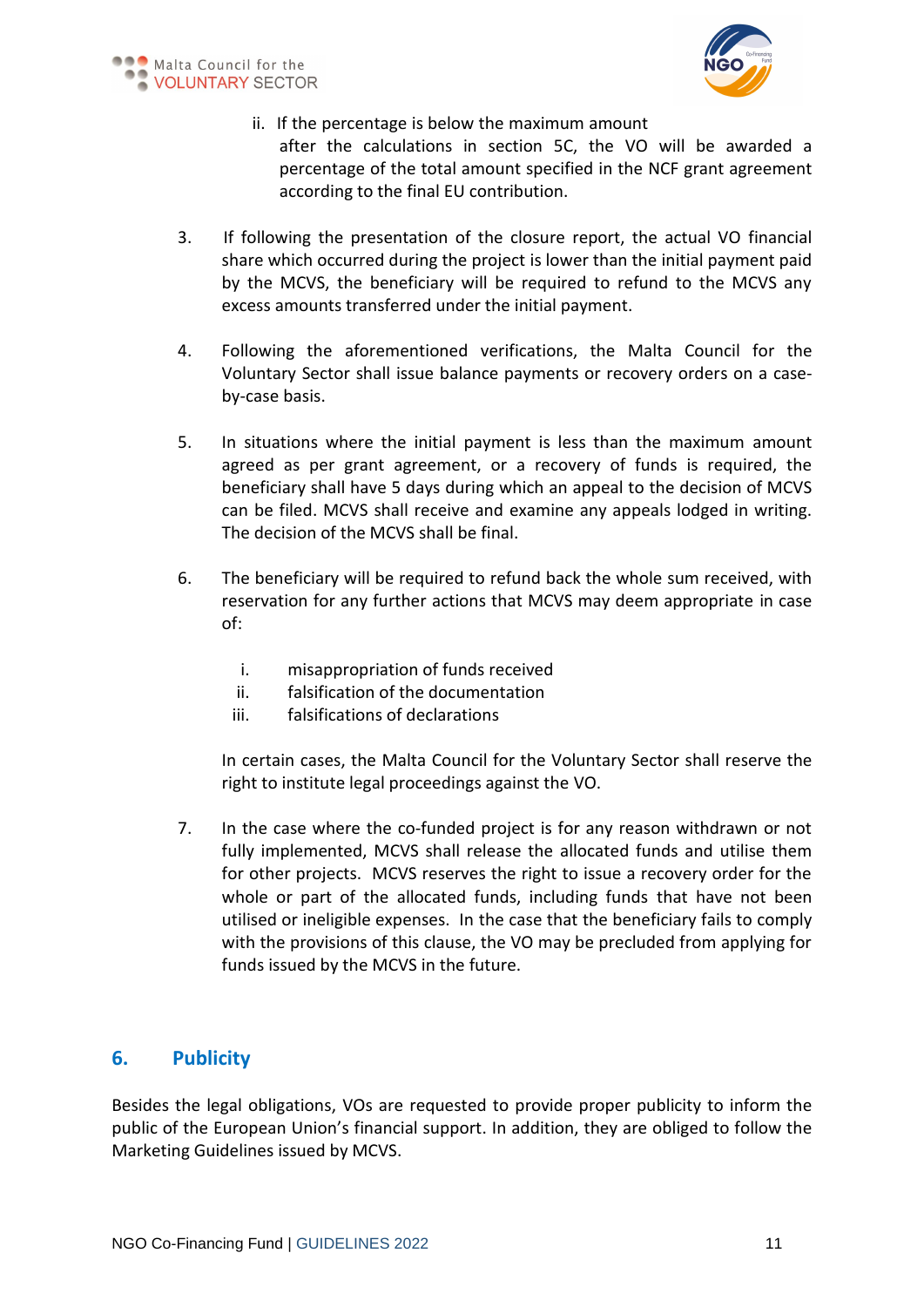

This must be done according to the following instructions:

1. Use of the MCVS and the NCF logos.



**Beneficiaries are to use the official logos of the Malta Council for the Voluntary Sector (MCVS) and of the NGO Co-Financing (NCF) as per Marketing Guidelines published by MCVS.**

*If these provisions are not fully complied with, the beneficiary's grant may be revoked.* 

#### **5.2 Data protection**

All personal data contained in the e-application forms and grant agreements shall be processed in accordance with the Data Protection Act as per local legislation.

This data will be processed solely according to the guidelines of the implementation and evaluation of the NCF Scheme, without prejudice of the possibility that such data may be transferred to the bodies responsible for inspection and audit purposes appointed by the responsible Ministry, through which the funds for the NCF Scheme are made available.

# **CONTACT DETAILS**

## **Ms Stephanie Micallef**

NCF Fund Officer Tel: +356 2248 1136 E-mail: stephanie.micallef.1@gov.mt

# **Malta Council for the Voluntary Sector**

Volunteer Centre, 181, Melita Street, Valletta, VLT 1129, Malta Tel: +356 22481110 E-mail: [mcvs.miwv@gov.mt](mailto:mcvs.miwv@gov.mt) Website: [www.maltacvs.org](http://www.maltacvs.org/)